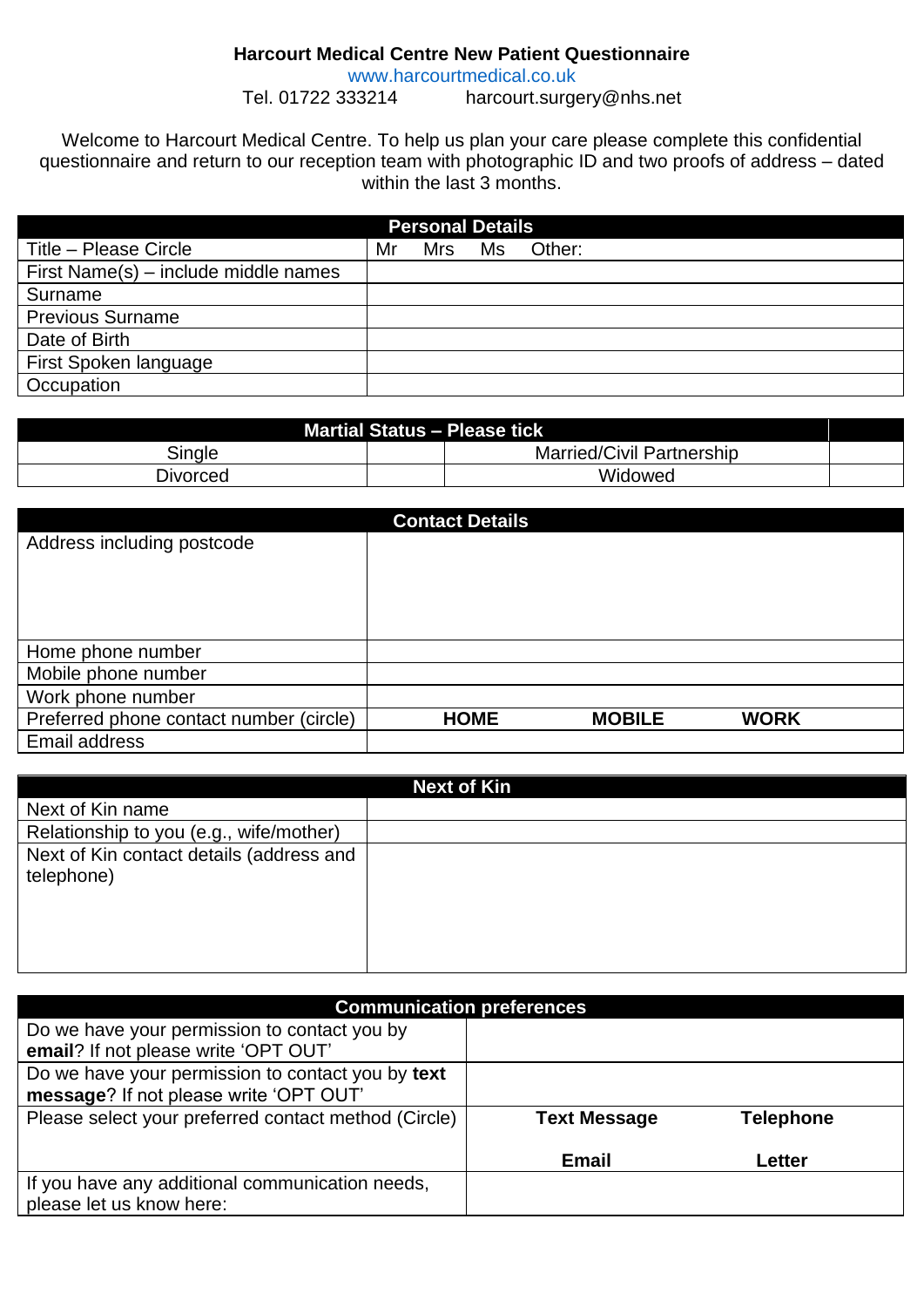| <b>Health Record Sharing</b><br>When you need medical help it is essential that NHS services can securely access your health<br>record.<br>For further information, please see: www.nhs.uk/NHSEngland/thenhs/records |                      |  |                               |  |              |  |
|----------------------------------------------------------------------------------------------------------------------------------------------------------------------------------------------------------------------|----------------------|--|-------------------------------|--|--------------|--|
| Do you consent to your GP health<br>record being made available to<br>other NHS care services that care<br>for you?                                                                                                  | Yes<br>(recommended) |  | No, except in an<br>emergency |  | <b>Never</b> |  |
| Do you consent to your GP<br>Practice viewing your health record<br>from other services that care for<br>vou?                                                                                                        | Yes<br>(recommended) |  |                               |  | <b>Never</b> |  |

| Ethnicity (optional – please select one) |                                   |  |  |
|------------------------------------------|-----------------------------------|--|--|
| White or mixed British                   | White or mixed Irish              |  |  |
| Other white background                   | <b>Black African</b>              |  |  |
| <b>Black and white African</b>           | <b>Black Caribbean</b>            |  |  |
| <b>Black and white Caribbean</b>         | Other black background            |  |  |
| Chinese                                  | Turkish                           |  |  |
| Indian                                   | Baltic Estonia/Latvian/Lithuanian |  |  |
| Pakistani                                | <b>North African</b>              |  |  |
| Other Asian background                   | Other (specify):                  |  |  |

| <b>Military</b><br>If you are a member of the armed forces, a veteran, or a family member, the Armed Forces<br>Covenant offers a wide variety of support to ensure you are being treated fairly. |            |           |  |
|--------------------------------------------------------------------------------------------------------------------------------------------------------------------------------------------------|------------|-----------|--|
| Are you a military veteran?                                                                                                                                                                      | <b>YES</b> | <b>NO</b> |  |
| Is your husband/wife/partner serving in the armed                                                                                                                                                | <b>YES</b> | <b>NO</b> |  |
| forces?                                                                                                                                                                                          |            |           |  |
| Are you a Carer for a veteran/serving member of                                                                                                                                                  | <b>YES</b> | NΟ        |  |
| the armed forces                                                                                                                                                                                 |            |           |  |

## **Carers If you are involved in the long-term care of a relative or other patient, please consider joining our carers register – please enquire at reception**

## **Do you suffer from any of the following illnesses?** (Please **circle** your answer)

| Heart disease                               | Y/N |
|---------------------------------------------|-----|
| Raised blood pressure (hypertension)        | Y/N |
| Stroke or TIA                               | Y/N |
| Asthma                                      | Y/N |
| COPD (emphysema or chronic bronchitis)      | Y/N |
| <b>Type 1 Diabetes</b>                      | Y/N |
| <b>Type 2 Diabetes</b>                      | Y/N |
| <b>Thyroid disorders</b>                    | Y/N |
| Epilepsy                                    | Y/N |
| Mental health problems including depression | Y/N |
| <b>Kidney Disease</b>                       | Y/N |
| Do you have any other serious illnesses?    |     |

If yes, please specify:

**Allergies** – please let us know if you have any known allergies: